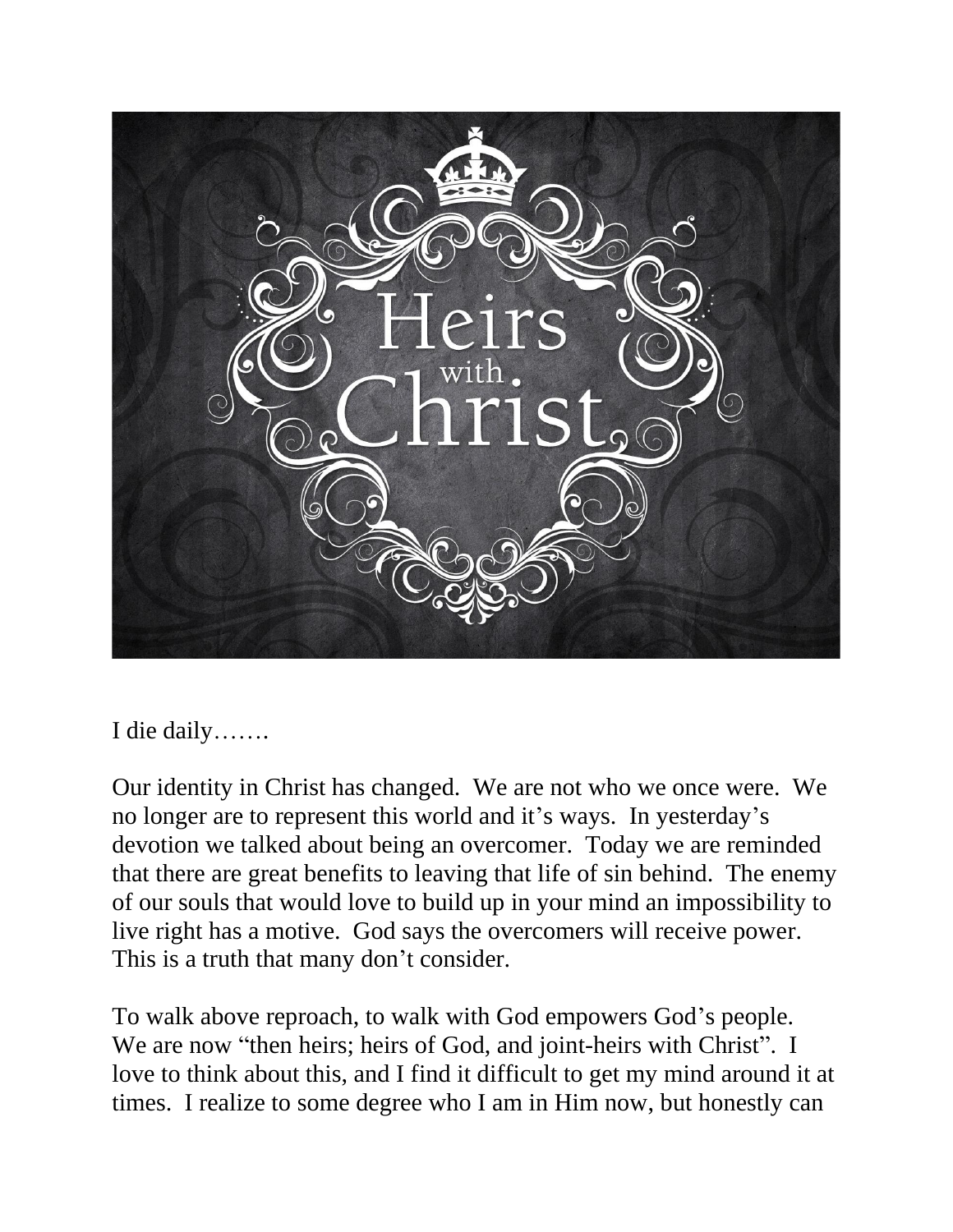only imagine what the future holds. The adoption a child of God enjoys is a marvelous work of God. Salvation is a miracle, and a gift that well……..just keeps giving. Walking away from sin isn't giving something up and then missing out on life. It's a tearing away of the leach that is sucking away life. The sinful things of this life only bring temporary gain, that is all the value they will ever have. What God offers us in a relationship with Him, goes well beyond the temporary. It carry's over into eternity. We are Heirs with Christ. How excited would you be if you knew you were an heir with a billionaire? I am telling you, to be a joint-heir with Christ far exceeds that. Can you imagine?

To be called the son of God, imagine that. For me, I know the miracle that is in my life. I know who I was, and I know the transformation that had to take place. I have had my failures in this life. Many times even as a Christian that I have regrets. But I am thankful that God took interest in me. I feel I owe Him way more than I can ever give, but the relationship isn't based on what I can give. I am His, He adopted me. God thank you for that.

Have you been adopted into the family of God? Have you sat and thought about what awaits you, and even yet, what you have now? I could spend every day talking about it. He is no respecter of persons! The terrible sins you have committed don't exclude you, instead it's the very reason Christ came. He loves us, He loves you. And He has extended an invitation that goes beyond any other invitation that will receive, EVER.

God bless – Pastor Paul

July 3

If children, then heirs; heirs of God, and joint-heirs with Christ. [Rom.](https://biblia.com/bible/nkjv/Rom.%208.17)  [8:17](https://biblia.com/bible/nkjv/Rom.%208.17)